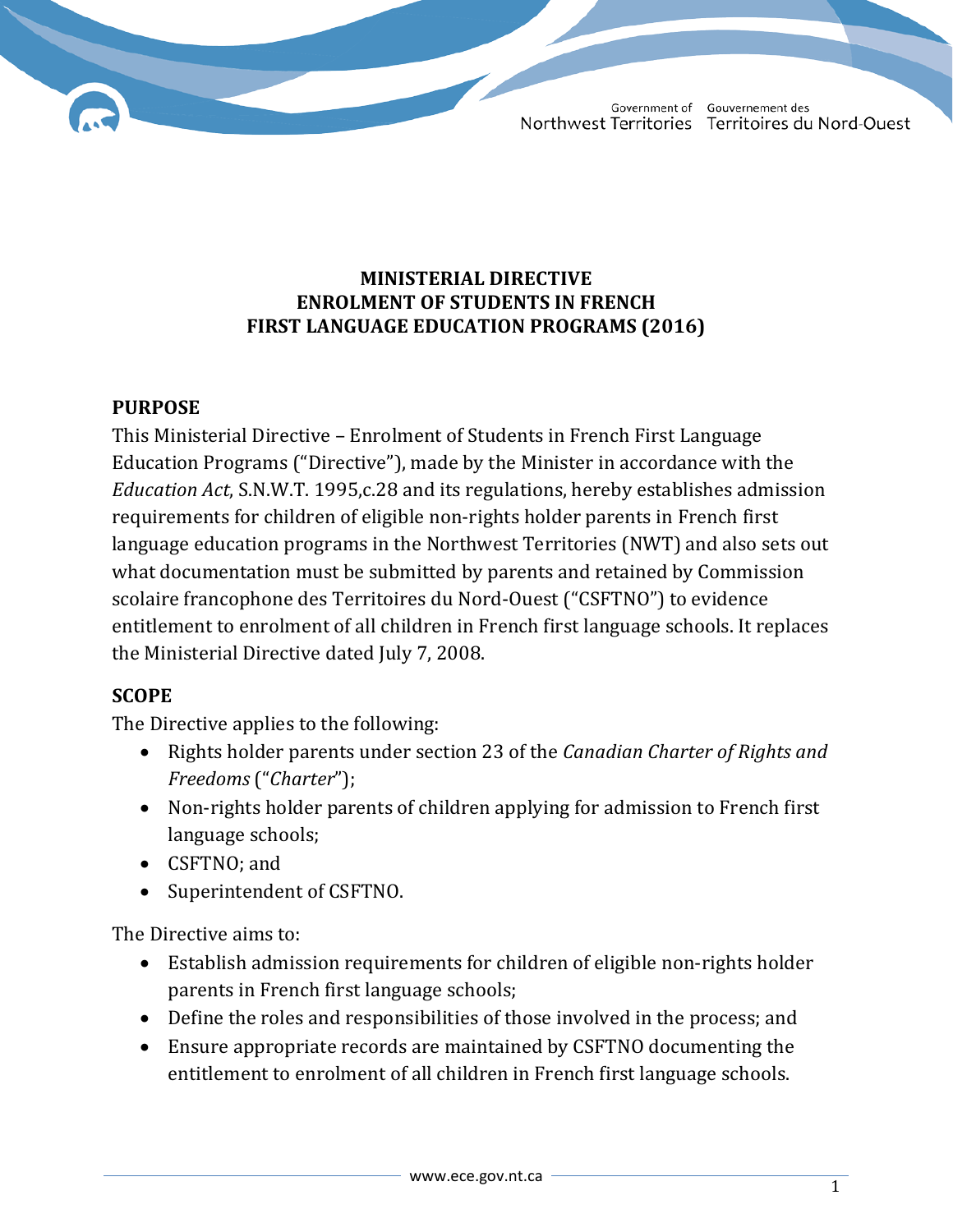## **RATIONALE**

The Government of the Northwest Territories ("GNWT") is committed to respecting the constitutional rights granted to official language minority communities under section 23 of the *Charter* by providing quality French first language education to school-aged children of rights holders pursuant to section 23.

Section 23 guarantees minority language education rights to the children of rights holders. A parent may enrol their child in a primary or secondary French first language education program if they fall into one of the three categories identified in section 23.

The GNWT is also committed to supporting language and culture revitalization. An inherent part of revitalization is supporting population growth. This Directive aims to support the growth of the French first language rights holder population in the NWT by allowing a limited number of children of non-rights holder parents to attend French first language schools in the NWT.

#### **DEFINITIONS**

For the purpose of this Directive, the following definitions shall apply:

**Parent** – The biological, adoptive (including custom adoption) or blended-family parent, or legal or de facto guardian, who has lawful custody of a child.

**Rights holder parent** – A parent who has the right to enrol their child(ren) in a French first language school under section 23 of the *Charter*, namely if one or more of the following criteria applies to his or her situation:

- a) His or her native language is French, that is, the first language learned and still understood;
- b) He or she has received his or her education at the elementary level in a French first language education program in Canada ; or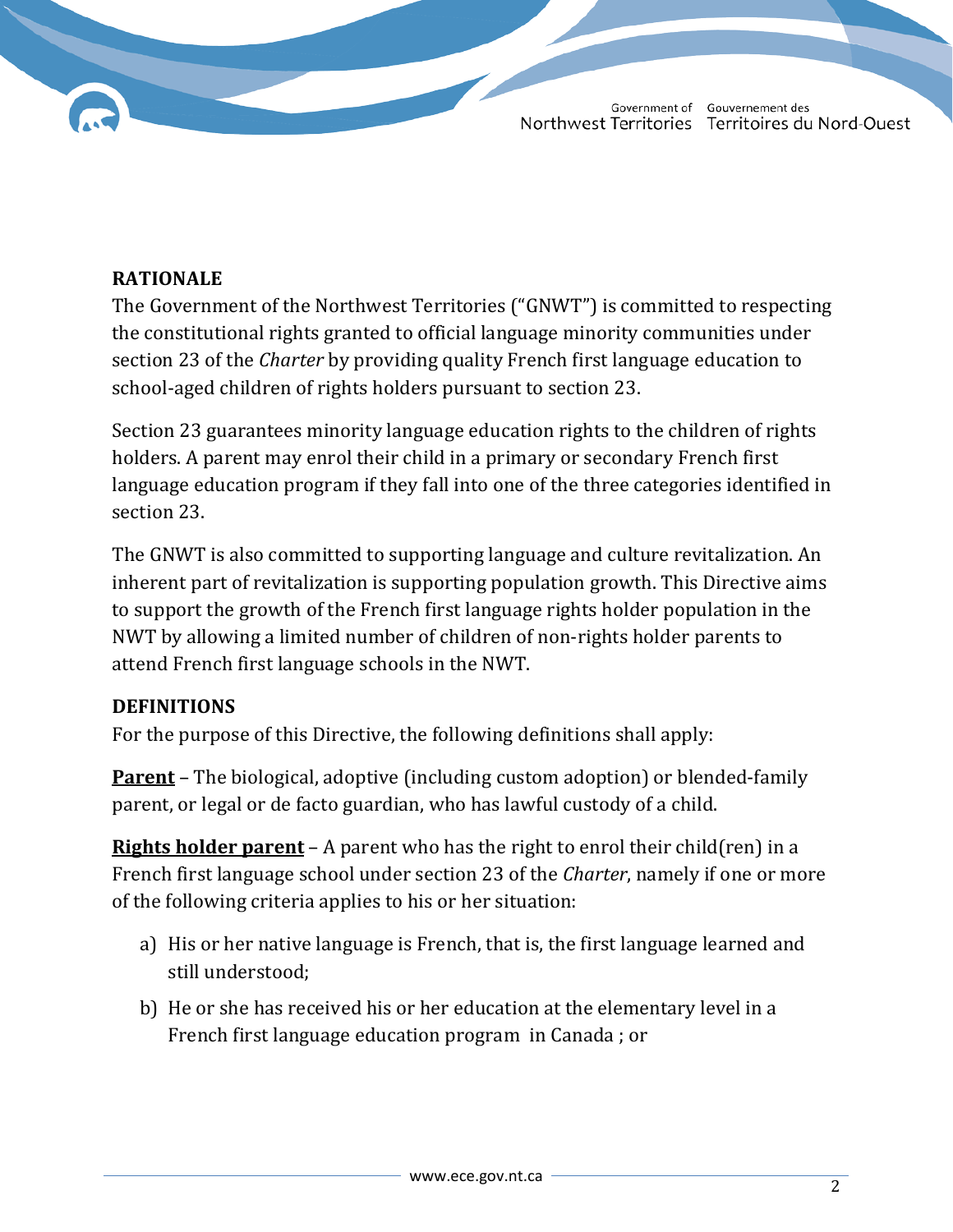c) He or she is the parent of a child who has received or receives his or her education at the elementary or secondary level in a French first language education program in Canada.

**Eligible non-rights holder parent** – A parent who is not a rights holder under section 23 of the *Charter* but is eligible to apply for admission of his or her child under this Directive through one or more of the following streams:

Reacquisition – The parent would have been a rights holder but for his or her lack of opportunity to attend a French first language school or his or her parent's lack of opportunity to attend a French first language school (i.e. the child's grandparent);

Non-citizen francophone – The parent meets the criteria of section 23 of the *Canadian Charter of Rights and Freedoms* except for the fact that he or she is not a Canadian citizen; or

New immigrant – The parent is an immigrant to Canada, whose child upon arrival, does not speak English or French and is enrolling in a Canadian school for the first time.

**Lack of opportunity** – refers to physical or legal barriers to a person's participation in French first language education including, but not limited to, no French first language school within a reasonable proximity during childhood, or his or her enrolment in a residential school.

# **ADMISSION REQUIREMENTS FOR CHILDREN OF NON-RIGHTS HOLDER PARENTS**

An eligible non-rights holder parent may apply for admission of their school-aged child to a French first language education program managed by CSFTNO, so long as enrolment at the school does not exceed 85% capacity, per the NWT Schools Capital Standards and Criteria. If school capacity reaches or exceeds 85% then enrolment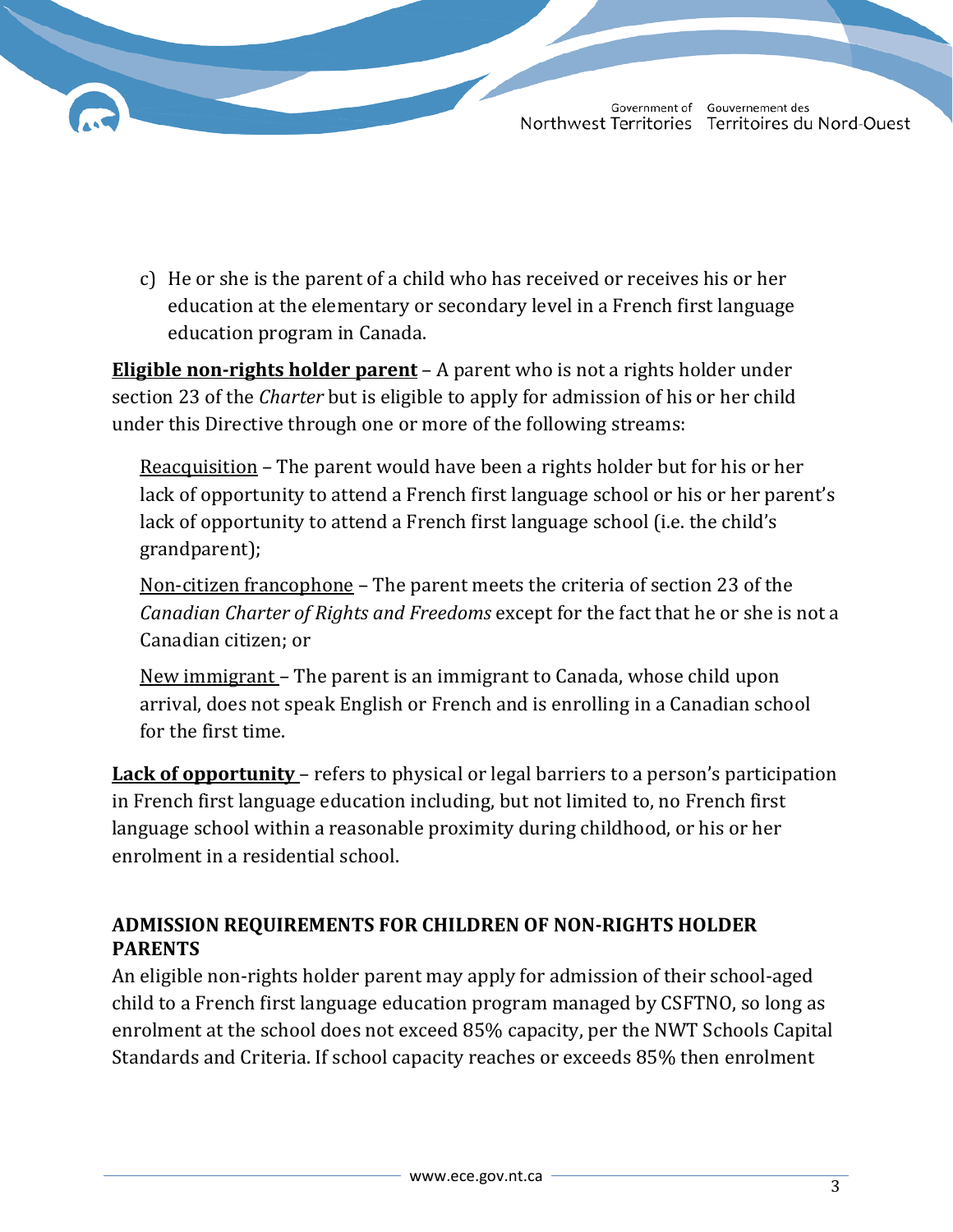will be limited to children of rights holder parents until such time as the enrolment numbers drop below 85% capacity.

Any eligible non-rights holder parent wishing to enrol their child in a French first language education program shall provide the following original documentation to the school administration:

- a) School enrolment form;
- b) Statement of eligibility for non-rights holder parents; and
- c) Official documents in support of the statement.

For applications made by eligible non-rights holder parents there is a two-tier approval process, involving first CSFTNO and then the Minister.

Firstly, CSFTNO must assess the application of a child of an eligible non-rights holder parent with respect to the required documentation set out above. In addition, CSFTNO must assess the language skills of the child, using an objective assessment tool approved by the Minister, to determine the impact of the admission of the child on the quality and delivery of the education program. CSFTNO then must make a determination of whether the application should be recommended to the Minister for approval.

Where CSFTNO recommends approval of the application, the application for admission is further assessed by the Minister. Approval will be based on whether the correct documentation has been provided in full, the assessment of CSFTNO with respect to language skills, the current capacity of the school and any other relevant considerations. For reasons based on humanitarian grounds, the Minister may approve an application made without some or all of the required documentation. The decision of the Minister is final and cannot be appealed.

# **APPEALS**

Where CSFTNO does not recommend approval of an application to the Minister, a parent of the child may submit a written appeal directly to the Minister as outlined in the *French First Language School Non-Rights Holder Admission Policy*. The decision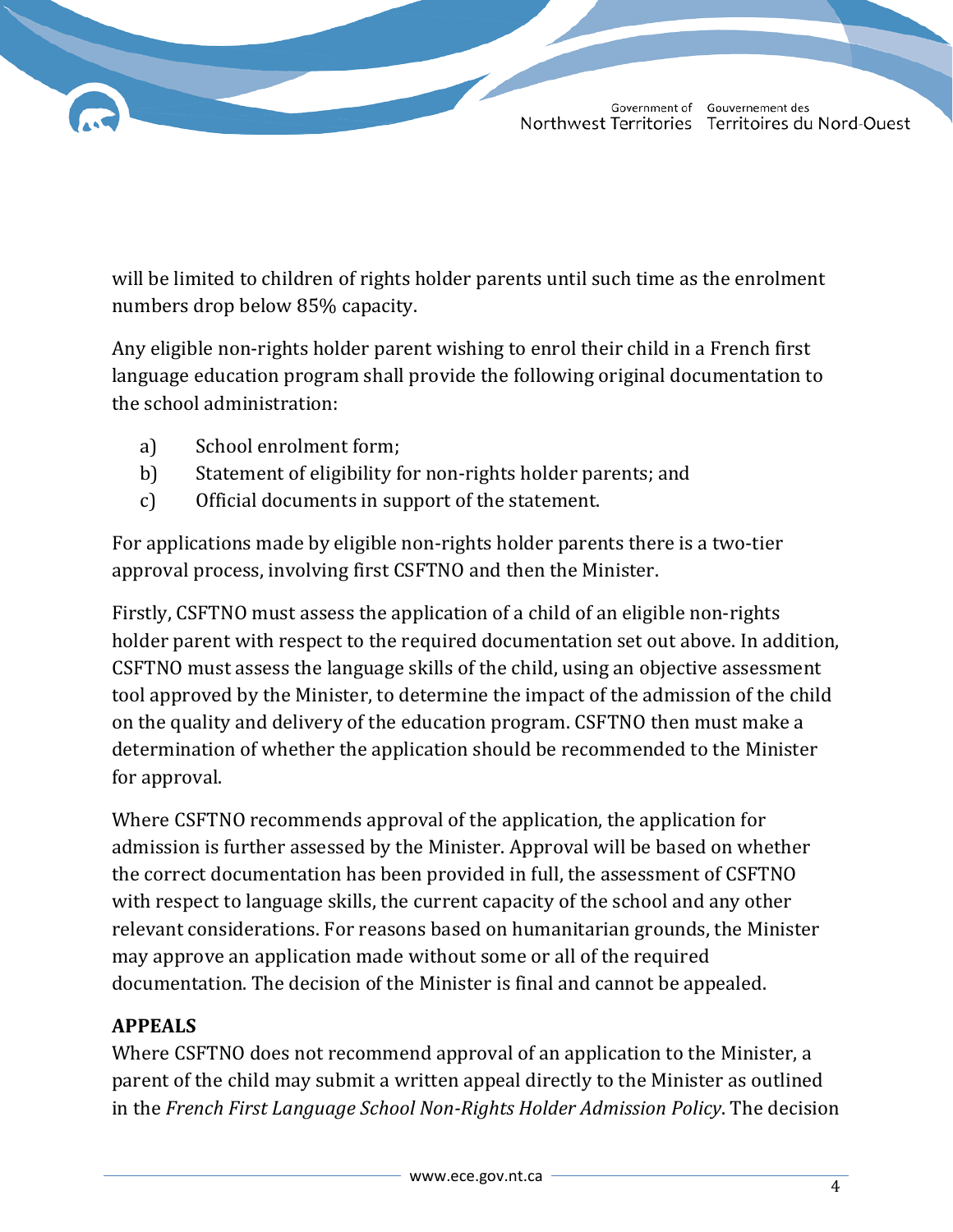to admit the child of the non-rights holder is at the discretion of the Minister and is final and cannot be appealed.

# **ENROLMENT FILE MANAGEMENT**

CSFTNO must ensure the retention of original documents relating to the enrolment of children whose parents are rights holders and original documents, as set out above, for children of eligible non-rights holder parents who have been granted admission to the school by the Minister per this Directive.

For the enrolment of children whose parents are rights holders, the documentation to be retained are (a) School enrolment form; (b) Rights holder statement; and (c) Official documents in support of right holder's statement.

School administration shall enter all the information pertaining to enrolment in the electronic student information system, including supporting documents provided.

Using the student information system, ECE shall ensure that each student's application file admitted to the French first language school is complete and shall notify CSFTNO of any missing documents that need to be obtained. The Minister reserves the right to examine information in the school registry pertaining to enrolment eligibility.

# **COMMUNICATION OF THE DIRECTIVE**

ECE and CSFTNO shall ensure that this Directive and all related forms are posted on their respective websites to inform school staff, parents, students and the school community of the admission procedures for children of non-rights holder parents in French first language education programs in the NWT and to inform parents of the documentation that must be submitted by parents and retained by CSFTNO to evidence entitlement to enrolment of all children in French first language schools.